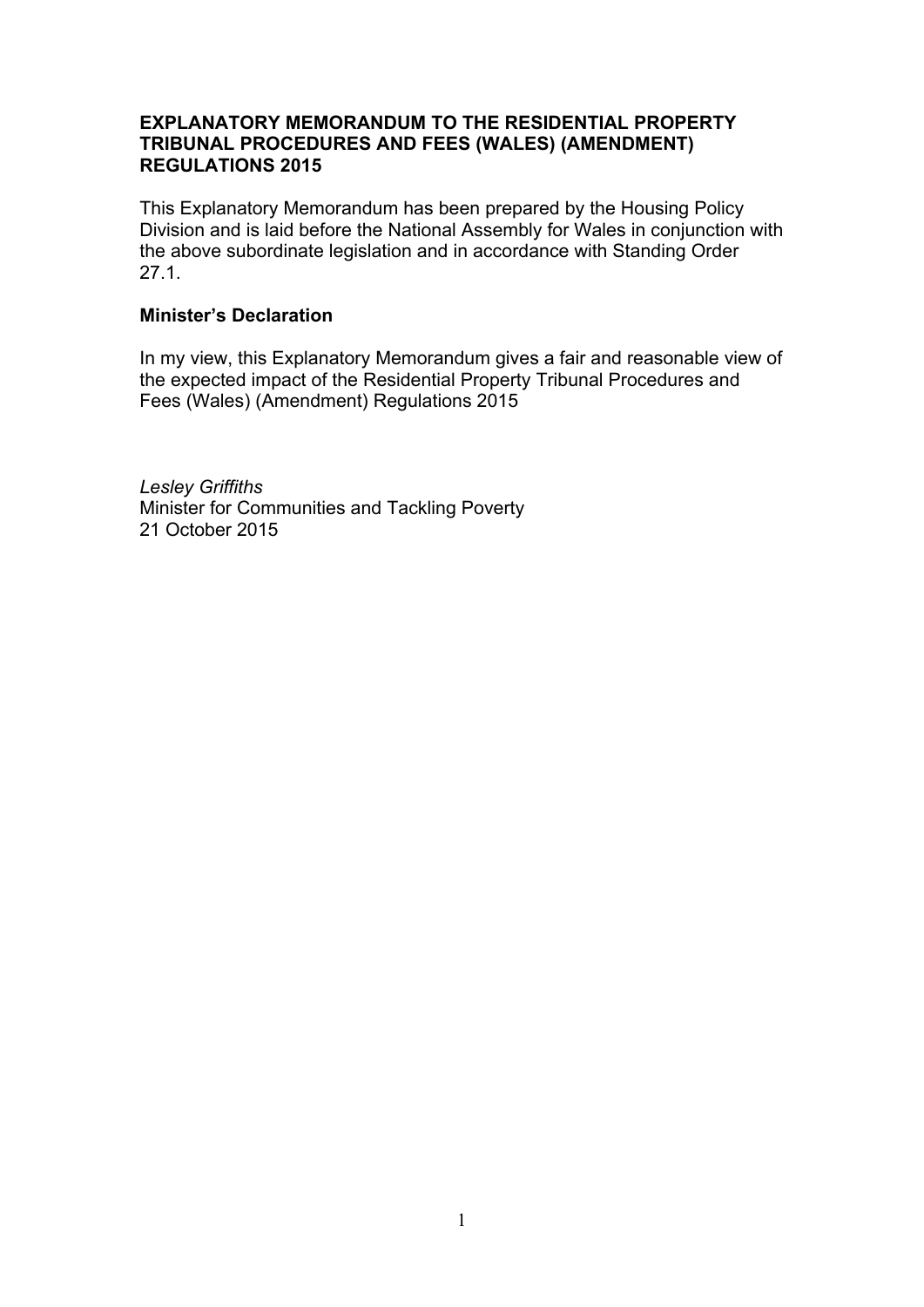# **Description**

- 1. These Regulations amend the Residential Property Tribunal Procedures and Fees (Wales) Regulations 2012 (S.I. 2012/531) ("the 2012 Regulations") which set out the procedures and fees for hearings undertaken by the residential property tribunal (RPT). These Regulations amend the 2012 Regulations to take account of new applications which may be made to the RPT under the Housing (Wales) Act 2014 ("the 2014 Act") and the Consumer Rights Act 2015 ("the 2015 Act").
- 2. Sections 17(4) and 27(1) of the 2014 Act introduce applications to the RPT to appeal against certain decisions of a Licensing Authority. In addition, the 2015 Act introduces new grounds for an application to the RPT by a letting agent to appeal against a financial penalty imposed by a local weights and measures authority. These Regulations will ensure that details regarding the procedures, fees and documents which need to be lodged in relation to applications, which can be made to the RPT under the 2014 Act and the 2015 Act, are included in the 2012 Regulations, as amended.

### **Matters of special interest to the Constitutional and Legislative Affairs Committee**

3. None.

## **Legislative Background**

- 4. The 2012 Regulations are made under section 250(2) of and Schedule 13 to the Housing Act 2004 ("the 2004 Act") and regulate the procedures and the fees to be set by the RPT for hearings which it undertakes.
- 5. Paragraph 1 of Schedule 13 to the 2004 Act gives the "appropriate national authority" powers to make Regulations in relation to the procedures of the RPT and these powers have been transferred to the Welsh Ministers by virtue of section 162 of and paragraph 30 of Schedule 11 to the Government of Wales Act 2006.
- 6. These Regulations follow the negative resolution procedure.

### **Purpose & Intended Effect of the Legislation**

7. These Regulations amend the 2012 Regulations following the introduction of the 2014 Act and the 2015 Act.

The 2014 Act: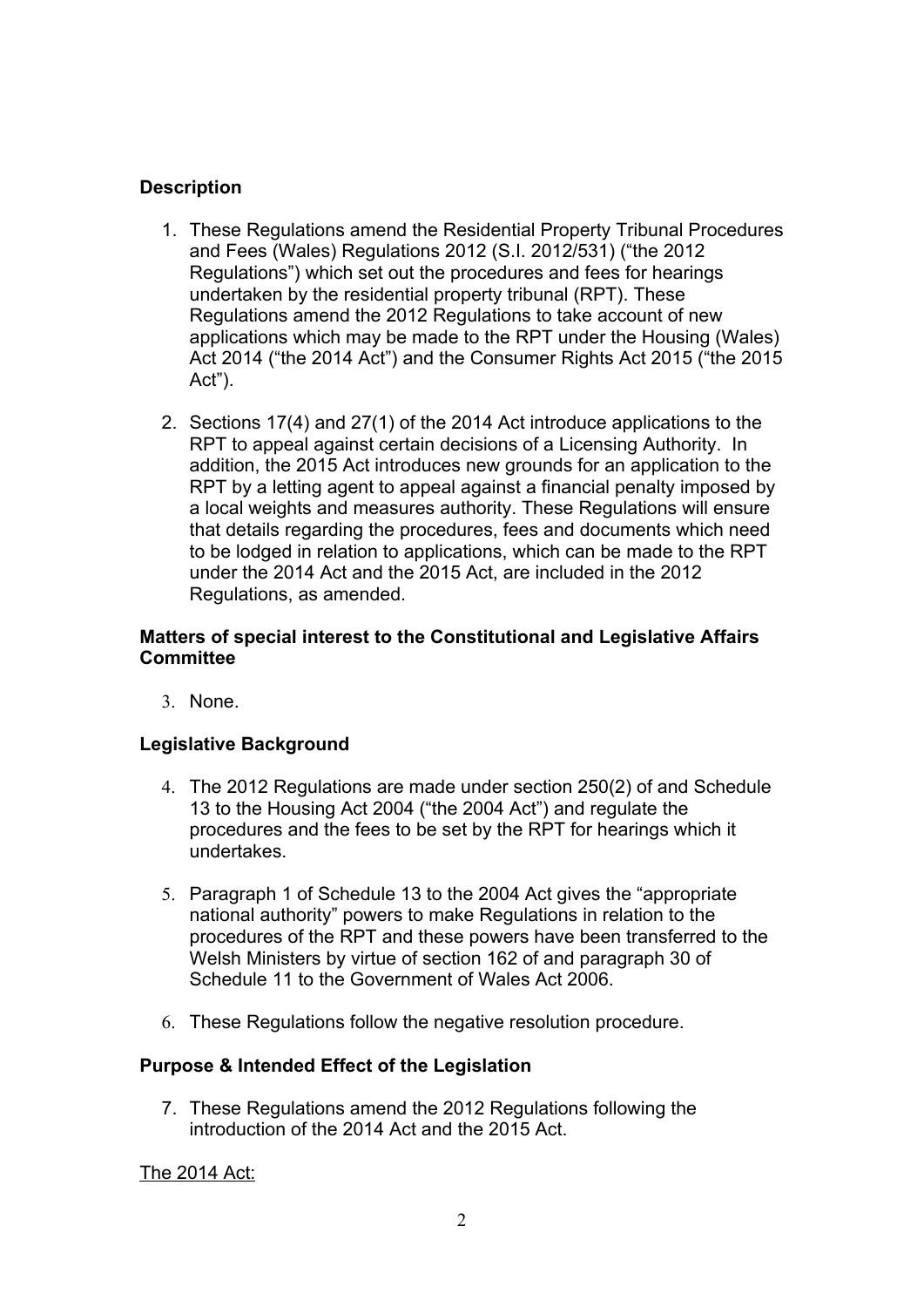- 8. Part 1 of the 2014 Act sets out new requirements for landlords to be registered and agents and landlords to be licensed in order to carry out certain activities in relation to rental properties in Wales, such as property management and letting.
- 9. As part of this new requirement, provisions have been made to allow applications to the RPT to deal with appeals against the Licensing Authority's decision in the following circumstances:
- Section 17 of the 2014 Act allows for a Licensing Authority to revoke a landlord's registration in certain circumstances. Section 17(4)allows a person whose registration is revoked to appeal that decision;
- Section 27 of the 2014 Act allows a licence holder or applicant for a licence to appeal the following decisions of the Licensing Authority, made under sections 25 and 26:
	- a. Granting a licence subject to a condition, other than the requirement to comply with any code of practice issued by Welsh Ministers
	- b. Refusing an application for a licence
	- c. Amending a licence
	- d. Revoking a licence.
- 10.These Regulations provide for applications to be made to the RPT to appeal in these circumstances and setting the fee in each case at £155.00 which is consistent with other RPT applications.

### The 2015 Act:

- 11.Section 83 of the 2015 Act requires letting agents to publicise relevant fees at their premises and on their website. Section 87 of the 2015 Act provides that, where a local weights and measures authority is satisfied that a letting agent has breached a duty imposed by section 83, it may impose a financial penalty on the agent in respect of that breach. Under paragraph 5 of Schedule 9 to the 2015 Act, where a local weights and measures authority has served a final notice on a letting agent in respect of a financial penalty, the letting agent may appeal against that notice to the RPT.
- 12.These Regulations provide for applications to be made to the RPT to appeal in these circumstances and setting the fee at £155.00 which is consistent with other RPT applications.

### **Consultation**

13.When the 2012 Regulations were made, the Administrative Justice and Tribunal Council (AJTC) were consulted in writing on the proposed Regulations. However, the AJTC was formally abolished by the UK